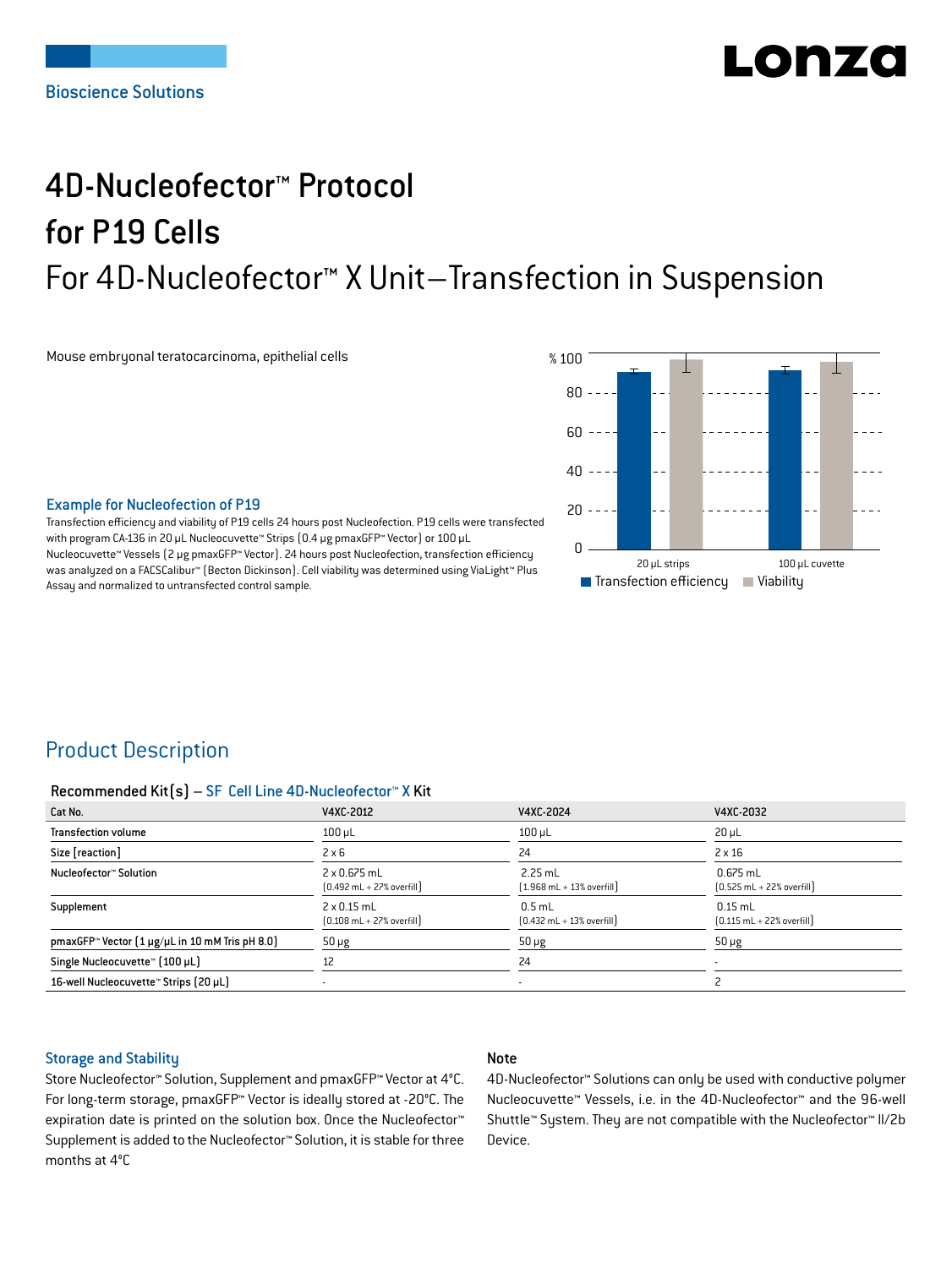## Required Material

#### Note

Please make sure that the supplement is added to the Nucleofector<sup>™</sup> Solution prior to use. For preparing aliquots, mix Nucleofector™ Solution and Supplement in a ratio of 4.5 : 1 (see Table 1).

- 4D-Nucleofector™ System (4D-Nucleofector™ Core and X Unit)
- Supplemented 4D-Nucleofector™ Solution at room temperature
- Supplied 100 µL single Nucleocuvette™ or 20 µL 16-well Nucleocuvette™ Strips
- Compatible tips for 20 µL Nucleocuvette™ Strips: epT.I.P.S. [US/ CDN: Eppendorf North America, Cat. No. 2491.431, Rest of World: Eppendorf AG, Cat. No. 0030073.266], Matrix TallTips™ [Matrix Technologies Corp., Cat. No. 7281] or LTS Tips [Rainin Instrument, LLC, Cat. No. SR-L10F, SR/SS-L250S, SR/SS-L300S]. Before using other types of pipette tips, please ensure they reach the bottom of the Nucleocuvette™ wells without getting stuck
- Supplied pmaxGFP™ Vector, stock solution 1 μg/μL

#### Note

When using pmaxGFP™ Vector as positive control, dilute the stock solution to an appropriate working concentration that allows pipetting of the recommended amounts per sample (see Table 3). Make sure that the volume of substrate solution added to each sample does not exceed 10% of the total reaction volume (2 μL for 20 μL reactions; 10 μL for 100 μL reactions).

- Substrate of interest, highly purified, preferably by using endotoxin-free kits; A260:A280 ratio should be at least 1.8
- Cell culture plates of your choice
- For detaching cells: 0.5 mg/mL Trypsin and 0.2 mg/mL EDTA in PBS and supplemented culture media or PBS/0.5% BSA
- Culture medium: Alpha Minimum Essential Medium with ribonucleosides and desoxyribonucleosides [Lonza; Cat. No. BE02-002F] supplemented with 7.5 % calf bovine serum, 2.5% fetal bovine serum , 100μg/mL streptomycin, 100 U/mL penicillin
- Prewarm appropriate volume of culture medium to 37°C (see Table 2)
- Appropriate number of cells/sample (see Table 3)

## 1. Pre Nucleofection

#### Cell culture recommendations

- 1.1 Replace media every 2 3 days
- 1.2 Passage cells at 80% confluency. A subcultivation ratio of 1:5 to 1:10 is recommended
- 1.3 Seed out  $1.0 2.5 \times 10^6$  cells/T162 flask
- 1.4 Subculture 1 day before Nucleofection

#### **Trypsinization**

- 1.5 Remove media from the cultured cells and wash cells once with an appropriate volume of PBS
- 1.6 For harvesting, incubate the cells ~5 minutes at 37°C with an appropriate volume of indicated trypsinization reagent (please see required material)
- 1.7 Neutralize trypsinization reaction with supplemented culture medium or PBS/0.5% BSA once the majority of the cells (>90 %) have been detached

## 2. Nucleofection

For Nucleofection sample contents and recommended Nucleofector™ Program, please refer to Table 3.

- 2.1 Please make sure that the entire supplement is added to the Nucleofector™ Solution
- 2.2 Start 4D-Nucleofector™ System and create or upload experimental parameter file (for details see device manual)
- 2.3 Select/Check for the appropriate Nucleofector™ Program (see Table 3)
- 2.4 Prepare cell culture plates by filling appropriate number of wells with desired volume of recommended culture media (see Table 4) and pre-incubate/equilibrate plates in a humidified 37°C/5% CO<sub>2</sub> incubator
- 2.5 Pre-warm an aliquot of culture medium to 37°C (see Table 4)
- 2.6 Prepare plasmid DNA or pmaxGFP™ Vector or siRNA (see Table 3)
- 2.7 Harvest the cells by trypsinization (please see  $1.5 1.7$ )
- 2.8 Count an aliquot of the cells and determine cell density
- 2.9 Centrifuge the required number of cells (see Table 3) at 90xg for 10 minutes at room temperature. Remove supernatant completely
- 2.10 Resuspend the cell pellet carefully in room temperature 4D-Nucleofector™ Solution (see Table 3)
- 2.11 Prepare mastermixes by dividing cell suspension according to number of substrates
- 2.12 Add required amount of substrates to each aliquot (max. 10% of final sample volume)
- 2.13 Transfer mastermixes into the Nucleocuvette™ Vessels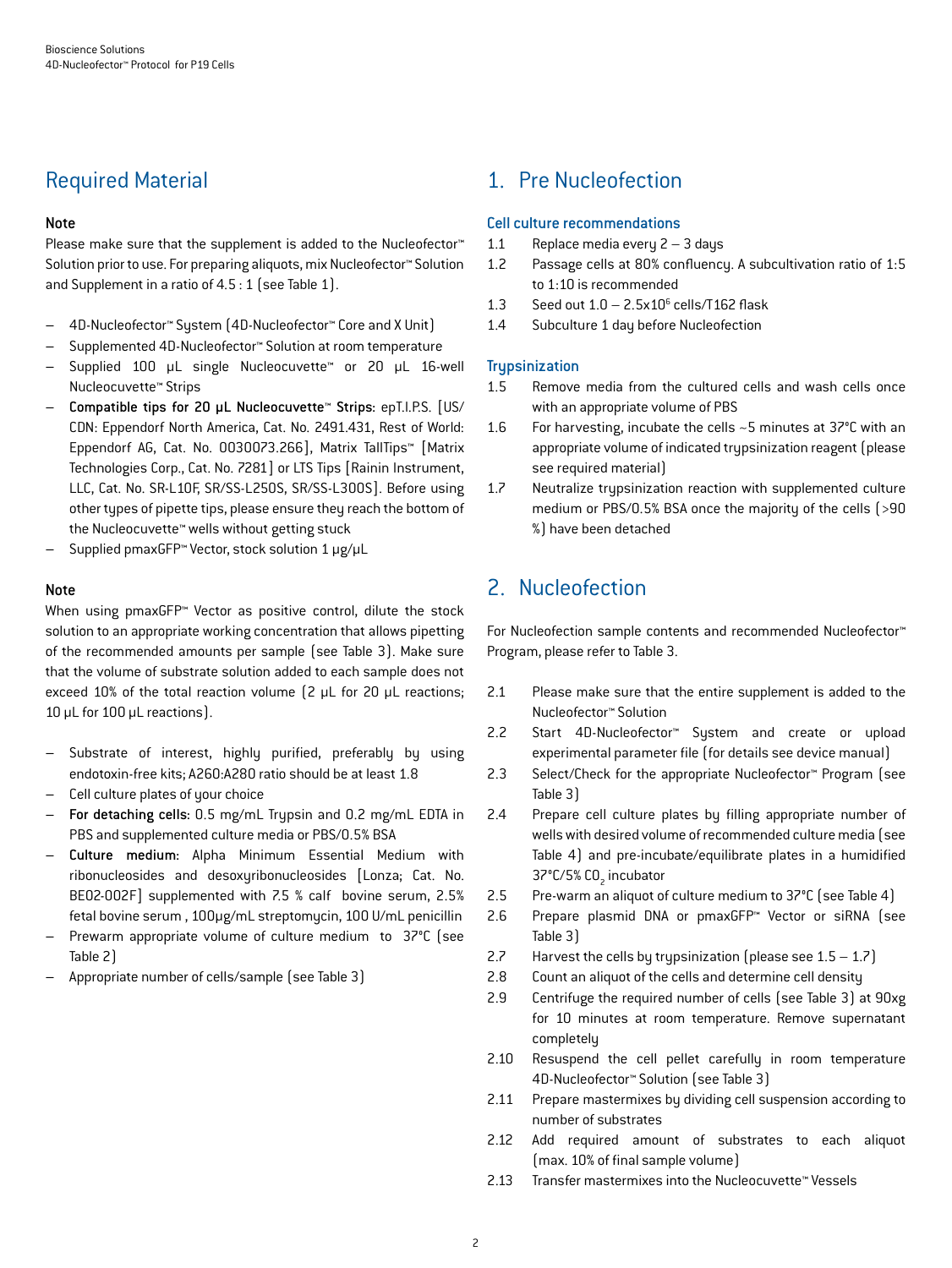#### Note

As leaving cells in Nucleofector™ Solution for extended periods of time may lead to reduced transfection efficiency and viability it is important to work as quickly as possible. Avoid air bubbles while pipetting

- 2.14 Gently tap the Nucleocuvette™ Vessels to make sure the sample covers the bottom of the cuvette
- 2.15 Place Nucleocuvette™ Vessel with closed lid into the retainer of the 4D-Nucleofector™ X Unit. Check for proper orientation of the Nucleocuvette™ Vessel
- 2.16 Start Nucleofection Process by pressing the "Start" on the display of the 4D-Nucleofector™ Core Unit (for details, please refer to the device manual)
- 2.17 After run completion, carefully remove the Nucleocuvette™ Vessel from the retainer
- 2.18 Resuspend cells with pre-warmed medium (for recommended volumes see Table 2). Mix cells by gently pipetting up and down two to three times. When working with the 100 µL Nucleocuvette™ use the supplied pipettes and avoid repeated aspiration of the sample
- 2.19 Plate desired amount of cells in culture system of your choice (for recommended volumes see Table 2).

## 3. Post Nucleofection

3.1 Incubate the cells in humidified  $37^{\circ}$ C/5% CO<sub>2</sub> incubator until analysis. Gene expression or down regulation, respectively, is often detectable after only 4 – 8 hours

#### Table 1: Volumes required for a single reaction

|                                  | 100 µL Single Nucleocuvette™ | 20 µL Nucleocuvette™ Strip |
|----------------------------------|------------------------------|----------------------------|
| Volume of Nucleofector™ Solution | 82 uL                        | 16.4 uL                    |
| <b>Volume of Supplement</b>      | 18 µL                        | 3.6 µL                     |

#### Table 2: Required amounts of cells and media for Nucleofection

|                                               |                                    | 100 µL Single Nucleocuvette™            | 20 µL Nucleocuvette™ Strip |
|-----------------------------------------------|------------------------------------|-----------------------------------------|----------------------------|
| Culture plate format                          |                                    | 6-well plate                            | 96-well plate              |
| Culture medium                                | Pre-filled in plate                | $1000 \mu L$                            | $150 \mu L$                |
|                                               | Added to sample post Nucleofection | $400 \mu L$                             | $80 \mu L$                 |
| Volume of sample transferred to culture plate |                                    | complete sample (use supplied pipettes) | $50\mu$ L                  |
| Final culture volume                          |                                    | 1500 µL                                 | $200 \mu L$                |

#### Table 3: Contents of one Nucleofection sample and recommended program

|                               |                                         | 100 µL Single Nucleocuvette™                                      | 20 µL Nucleocuvette™ Strip                                        |
|-------------------------------|-----------------------------------------|-------------------------------------------------------------------|-------------------------------------------------------------------|
| Cells                         |                                         | $5 \times 10^5$                                                   | $1 \times 10^{5}$                                                 |
|                               |                                         | (Lower or higher cell numbers may influence transfection results) | [Lower or higher cell numbers may influence transfection results] |
| Substrate*                    | pmaxGFP™ Vector                         | $2 \mu g$                                                         | $0.4 \mu g$                                                       |
| <b>or</b>                     | plasmid DNA (in H <sub>2</sub> O or TE) | $2-5 \mu g$                                                       | $0.4 - 1 \mu$ g                                                   |
| <b>or</b>                     | siRNA                                   | 30-300 nM siRNA (3-30 pmol/sample)                                | 30-300 nM siRNA [0.6-6 pmol/sample]                               |
| SF4D-Nucleofector™ X Solution |                                         | $100$ µL                                                          | $20 \mu L$                                                        |
| Program                       |                                         | CA-136                                                            | CA-136                                                            |

\* Volume of substrate should comprise maximum 10% of total reaction volume